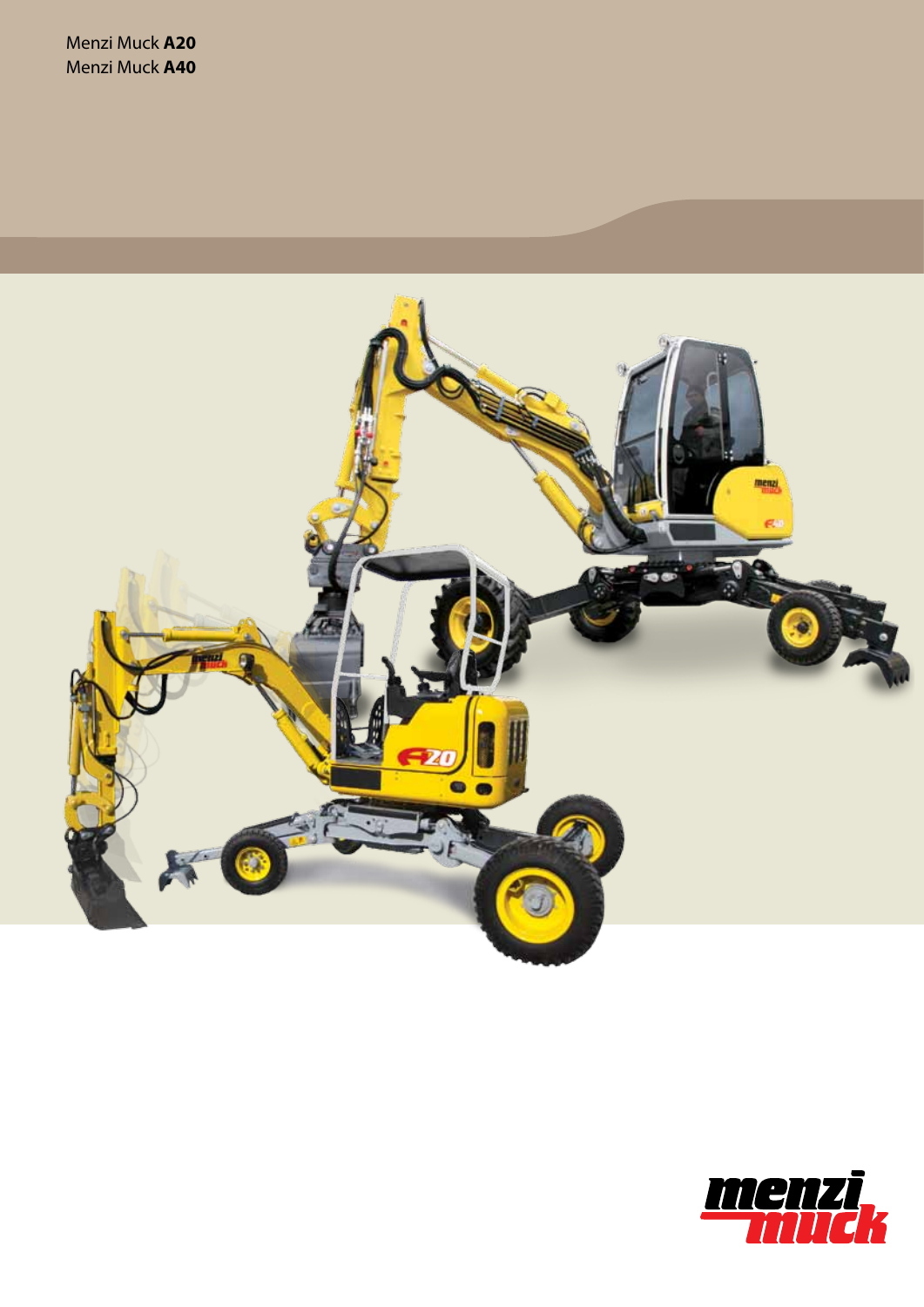

# **The Mini Allterrain Excavator Menzi Muck A20 with 2000 kg.**

# **Engine**

Kubota Diesel engine 3-cylinder, water cooled Displacement 1123 ccm Output max. 24 PS (17.6 kW) governed to 21 PS (15.8 kW) @ 2400 rpm

#### **Hydraulic system**

3-circuit-system Total capacity 48 l/min. Auxiliary hydraulic connection Working pressure 180 bar

## **Swing**

Hydro engine with planetary gear Multi-disc brake with brake pressure valve Slewing speed 9 rpm

#### **Electrical equipment**

12 volts Alternator 1.0 kW Battery 60 Ah

## **Measurements and dimensions**

| Weight                     | 2'000 kg   |
|----------------------------|------------|
| <b>Excavation height</b>   | $3'900$ mm |
| <b>Excavation depth</b>    | 2'600 mm   |
| Discharge height           | $2'900$ mm |
| Jib Range                  | $4'600$ mm |
| Transport width            | 960 mm     |
| Transport height           | $2'500$ mm |
| Dipper length              | 500 mm     |
| Smallest swivelling radius | 1'750 mm   |

# **Traction**

Hydrostatic wheel hub drive Speed up to 2.6 km/h Multi-disc brake Mecanical uncoupling of traction

#### **Forces**

Ripping force 18.kN Breakout force 11 kN

# **Standard equipment**

Protective roof ROPS-tested Armrests with control lever Euro-Control Hydr. telescope dipper 500 mm Mec. telescope feet (3 positions) Working headlights Hydraulic chassis control cpl. Swivelable arm

#### **Options**

Cab with heating Costumer paint colour

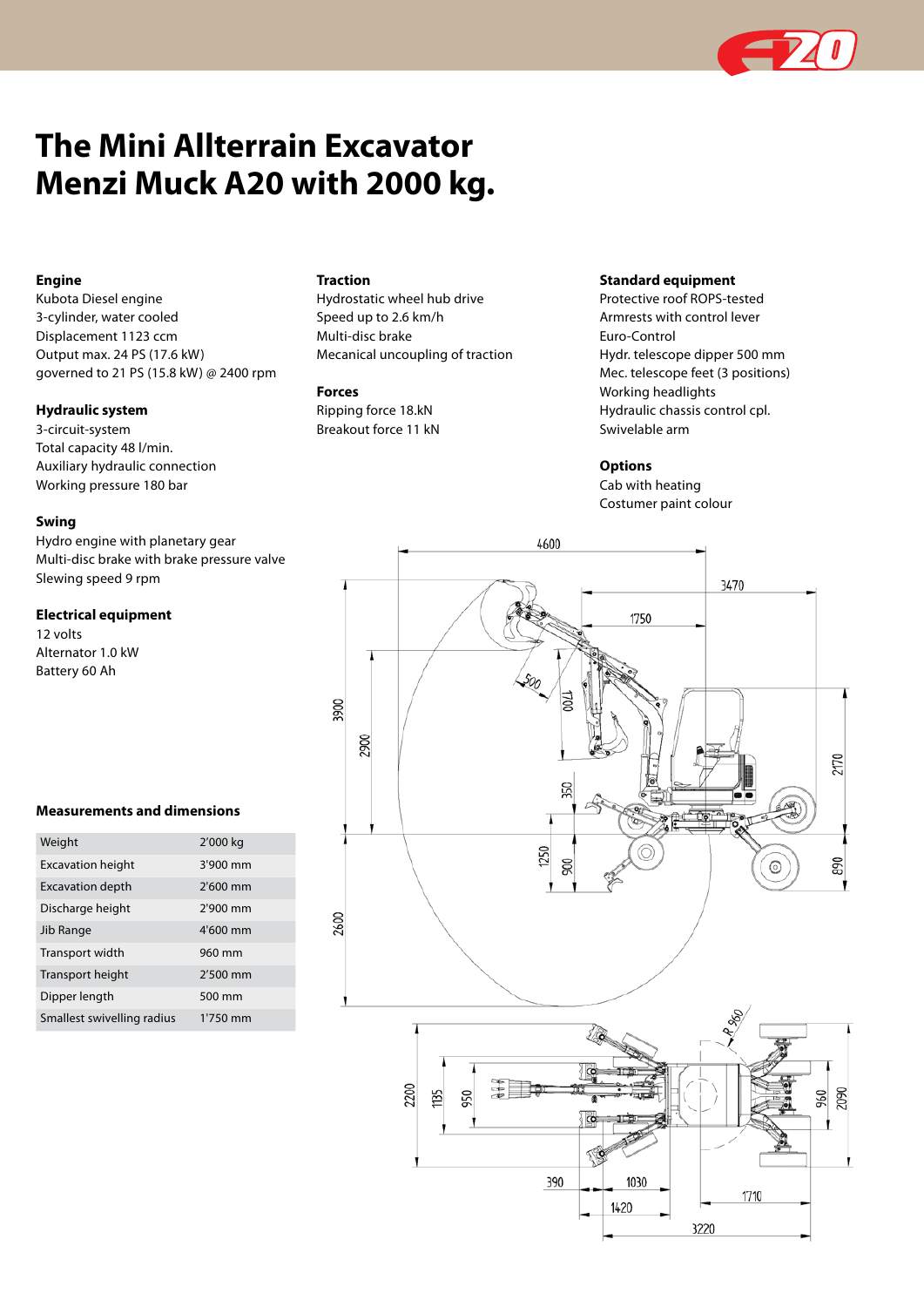

# **The Mini Allterrain Excavator Menzi Muck A40 with 4500 kg.**

# **Engine**

Turbo-Diesel engine Kubota V2607 4-cylindre, water cooled Displacement 2615 ccm max. output 67 PS (49 kW)

#### **Hydraulic system**

1 Regulated power axial piston pump 90 l / min. 1 gear pump 43 l/min. Capacity 140 l/min. Working pressure 220 bar 1 auxiliary hydr. connection on the boom 65 l/min. 2. auxiliary hydr. connection 3. hydr. circuit (hydr. quick changer)

# **Swing**

Hydro engine with planetary gear Multi-disc brake with brake pressure valve Slewing speed 10 min-1 Slewing force 12 kN

#### **Elektrical system**

12 volts Alternator 1.0 kW Battery 60 Ah

#### **Measurements and dimensions**

| Weight                     | 4'500 kg   |
|----------------------------|------------|
| <b>Excavation height</b>   | 5'850 mm   |
| <b>Excavation depth</b>    | $3'370$ mm |
| Jib Range                  | $6'023$ mm |
| Transport width            | 1'400 mm   |
| Transport height           | 2'550 mm   |
| Dipper length              | 900 mm     |
| Smallest swivelling radius | $2'160$ mm |

# **Traction**

Hydrostatic 2-stage wheel hub drive 1. stage up to 2.3 km/h 2. stage up to 4.6 km/h Multi-disc brake Mecanical uncoupling of traction

#### **Forces**

Ripping force 31 kN Breakout force 23 kN

# **Standard equipment**

Cab with heating Protective roof ROPS-tested Armrests with control lever Euro-Control Mec. telescope feet (3 positions) Working headlights Hydraulic chassis control cpl.

#### **Options**

Costumer paint colour